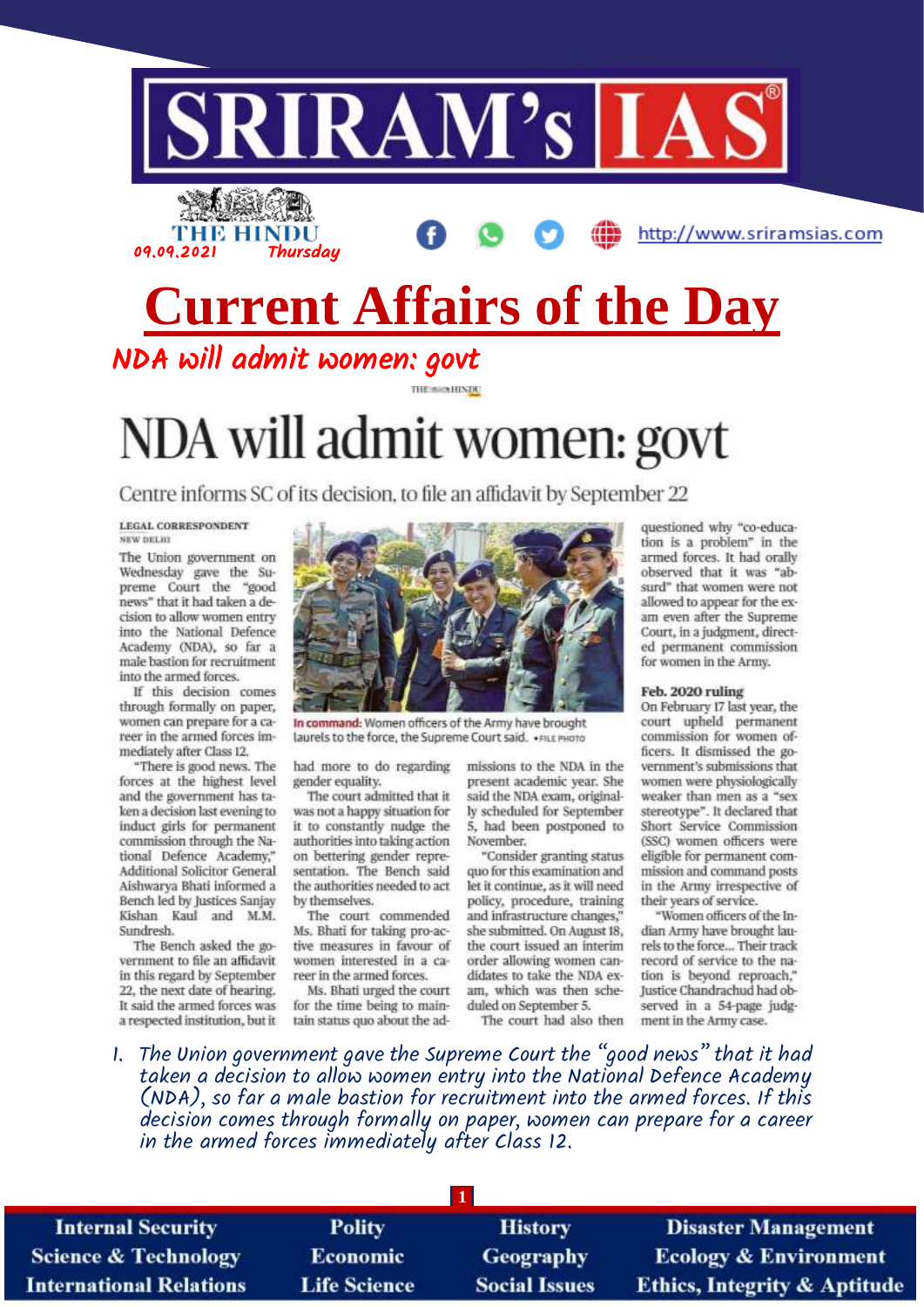

2. The forces at the highest level and the government has taken a decision last evening to induct girls for permanent commission through the National Defence Academy.

#### Feb. 2020 ruling

- 1. Last year, the court upheld the permanent commission for women officers. dismissed the government's submissions that women were physiologically weaker than men as a "sex stereotype".
- 2. It declared that Short Service Commission (SSC) women officers were eligible for permanent commission and command posts in the Army irrespective of their years of service.

# Sanctions relief will be based on the Taliban's behaviour, says the U.S.

After the Taliban announced a government in Kabul that included UN-designated terrorists, the U.S. mission to the UN has said the UN<br>Securitu Council will base any Security Council will base decisions on de-listing terrorists on the Taliban's human rights policies. The U.S. position is of particular importance to India, which is not only a close neighbour of Afghanistan but also the head of the 1988 UNSC Sanctions Committee, the 'Taliban Sanctions Committee'.

#### Taliban government

1. Among those in the newly formed Taliban government are Prime Minister Hasan Akhund — an UNdesignated terrorist — and Interior Minister Sirajuddin Haqqani, who is listed as a terrorist by both the UN and the U.S.

Sanctions relief will be based on Taliban's behaviour, says U.S.

If they harbour terrorists or fail to uphold rights, sanctions will stay in place!

 $\begin{array}{ll} \hbox{no~and~are~proposed} \\ \hbox{no~then~in~tgrus~of} \\ \hbox{g} & \hbox{dimensional} \\ \hbox{g} & \hbox{dimensional} \\ \hbox{compansion.} \end{array}$ 

the infinite DSTS Transfer<br>1 said on reguests had<br>1 discussed us of Web

Coenday.<br>Assolution 2015, subgreef<br>The 1990 in March 2020<br>Inn file Transprachmidities<br>in Jose Jonnesvilles Her

ists was regenerating<br>15. supported, in pri<br>but the mediating of ted

2. The Security Council will take into account any behaviour that disregards the human rights of Afghans as it reviews the travel ban exemption and the status of designations.

| <b>Internal Security</b>        | <b>Polity</b>       | <b>History</b>       | <b>Disaster Management</b>              |
|---------------------------------|---------------------|----------------------|-----------------------------------------|
| <b>Science &amp; Technology</b> | <b>Economic</b>     | <b>Geography</b>     | <b>Ecology &amp; Environment</b>        |
| <b>International Relations</b>  | <b>Life Science</b> | <b>Social Issues</b> | <b>Ethics, Integrity &amp; Aptitude</b> |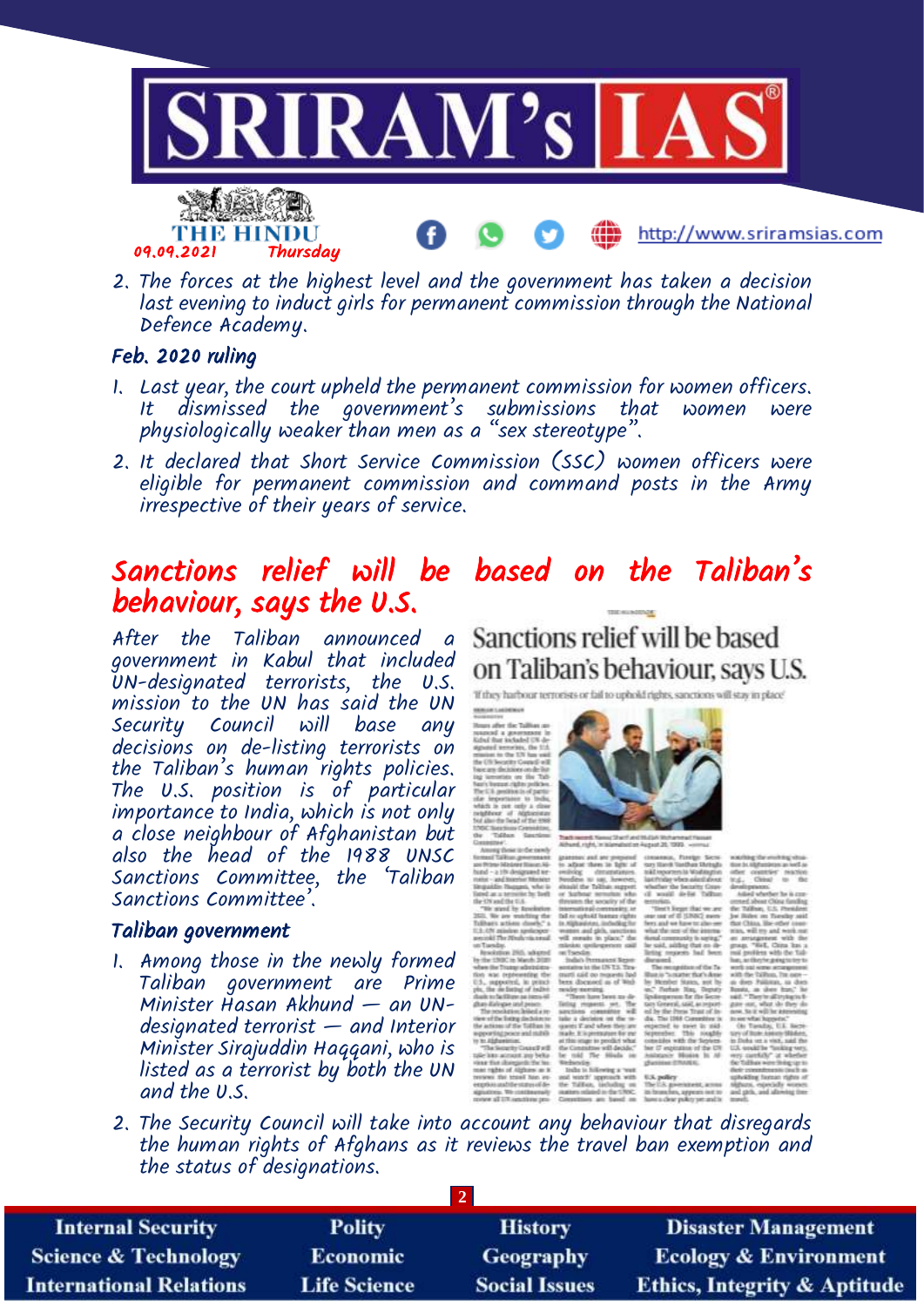

3. Needless to say, however, should the Taliban support or harbour terrorists who threaten the security of the international community, or fail to uphold human rights in Afghanistan, including for women and girls, sanctions will remain in place.

### 1988 Committee/Taliban Sanctions Committee

- In 1999, the UNSC Committee was established pursuant to Resolution 1267 (1999), which imposed a limited air embargo and asset freeze on the Taliban. Over time, measures became a targeted asset freeze, travel ban and arms embargo against designated individuals and entities.
- In June 2011, after the adoption of resolution 1988 (2011), the Committee split into two.
- The 1267 Committee was henceforth known as the Al-Qaida Sanctions Committee, mandated to oversee implementation of the measures against individuals and entities associated with Al-Qaida.
- A separate Committee was established pursuant to resolution 1988 (2011) to oversee the implementation of the measures against individuals and entities associated with the Taliban.
- The Committee comprises all 15 members of the Security Council and makes its decision by consensus. The current Chair of the Committee, for the period ending 31st December 2021, is India.

# Govt. clears ₹10,683 cr. textiles PLI plan

- 1. The Union Cabinet approved a  $\overline{\tau}$ 10,683 crore Production Incentive (PLI) scheme for the textile sector with a "helping India regain its historical dominant status in global textiles trade".
- 2. The incentives are designed to encourage

# Govt. clears ₹10,683 cr. textiles PLI plan

Incentives aim to hoost investment in new capacities in man-made fibre apparel, rechnical textiles

*EPECIAL CORRESPONDENT* are<br>case constant and Technical constants and Technical constants and Technical constants<br>and the settle of the constant of the constant of the settle sector with a view in<br>the settle sector with a view in the set of the

ral, MMF fabrics, and 30 sup-<br>means or gradiates of such radio calculates. The government<br>expects the scheme in help<br>attract fresh investment of<br>more time. Hallolo crows,<br>crowing an additional 25<br>laids directions.

**3**



Figure Gaussi with The Hitsche – the symble section, for every that any investment in the – rape investment and shown representation of the symble matter regular regular space plane and some plane symble matter is a gause Plywsh Great wid The Hit

ciutie MMF accur is<br>sel tu help boost in:<br>to compres globally. experient to

Two categories

longana and Cubina.<br>"Festiles Secretary Upers<br>dis Praual Singh said guide<br>lines for implementation of lines for implementation of<br>the scheme would be south<br>fied by the end of this<br>month. A purtal would be<br>operated to receive applica-<br>bost and the plan is to allow<br>two months fracts to the units The urbene envisages two<br>lawsh of meeting urbs different sets of the outbreak<br>Wale any person or free can<br>lived a summary 1500

gross a manuar (200)<br>crore in plant, machinery,<br>and chil works to produce two months lime to the units<br>to apply for benefits under<br>the scheme.<br>Applicants would have<br>two years as investment period and 2014-2025 wouldhe the identified products to en-<br>sure eligibility for the PLI, in-<br>the central category a minithe secret category x mini-<br>man - investment of 1100<br>crore would make an indivi-<br>dual or firm eligible to apply bcentive fire would start in<br>1025-2026 and estend for

find or free eigenstern apply the fine state in<br>certainty, we<br>add be grown from the state of the state of the state of<br> $\alpha$  and  $\alpha$  <br>distribution is the state of the fine state of the Schemic is a<br>stated in the state of 2025-2026 and estend for the years.<br>
The years and the bulky rechnical control of the bulky relation of the bulky<br>
The plan, along with the PLI yield, along with other<br>
with the schemes, was a boost to the<br>
MPT years, alon

**Internal Security Science & Technology International Relations** 

**Polity Economic Life Science** 

History Geography **Social Issues** 

**Disaster Management Ecology & Environment Ethics, Integrity & Aptitude**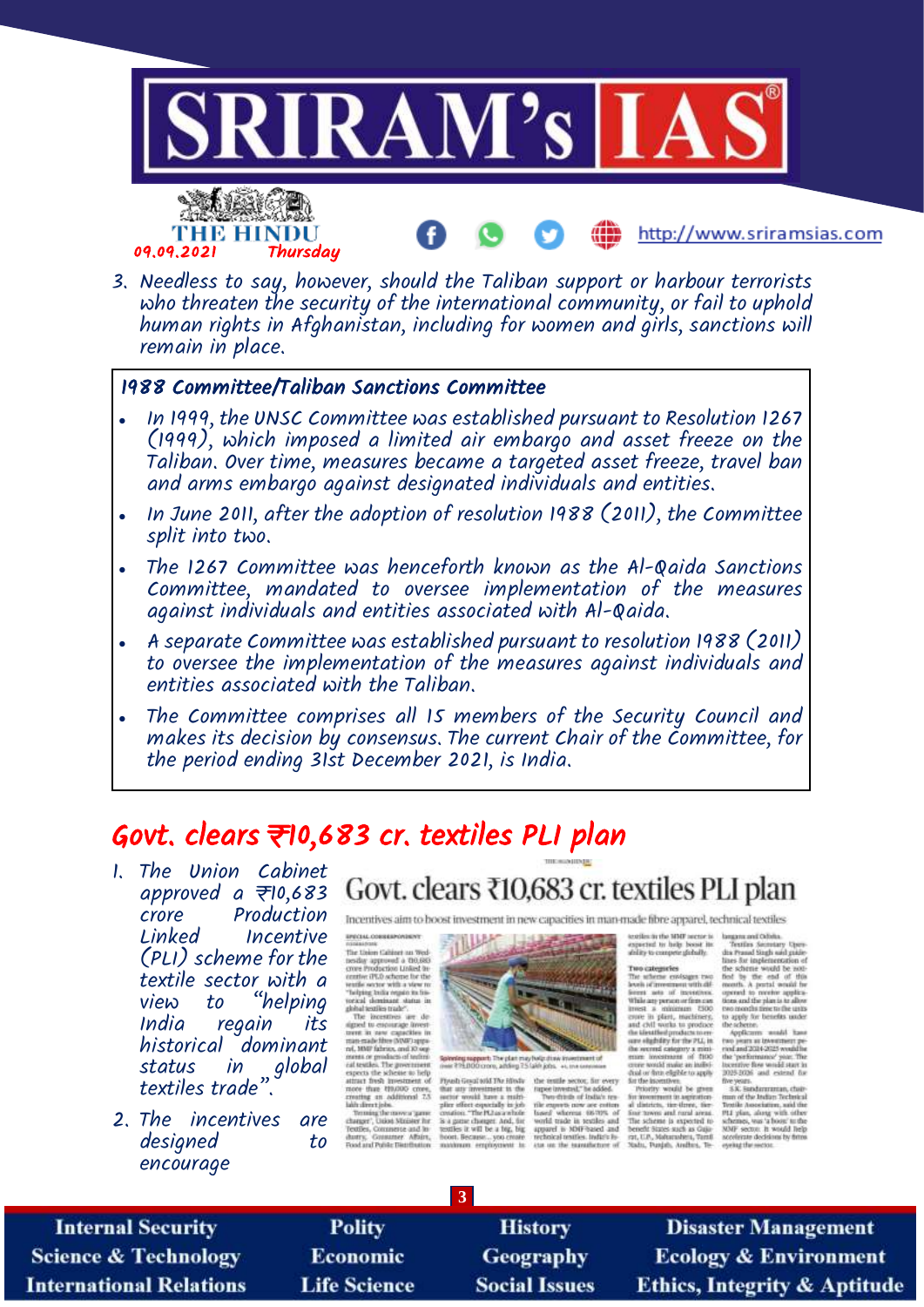

investment in new capacities in man-made fibre (MMF) apparel, MMF fabrics, and 10 segments or products of technical textiles.

- 3. The government expects the scheme to help attract fresh investment of more than  $\overline{\tau}$ 19,000 crores, creating an additional 7.5 lakh direct jobs.
- 4. Two-thirds of India's textile exports now are cotton-based whereas 66-70% of world trade in textiles and apparel is MMF-based and technical textiles. India's focus on the manufacture of textiles in the MMF sector is expected to help boost its ability to compete globally.

#### Two categories

- 1. The scheme envisages two levels of investment with different sets of incentives. While any person or firm can invest a minimum  $\overline{\tau}$ 300 crore in the plant, machinery, and civil works to produce the identified products to ensure eligibility for the PLI, in the second category a minimum investment of  $\overline{z}$ 100 crores would make an individual or firm eligible to apply for the incentives.
- 2. Priority would be given for investment in aspirational districts, tier-three, tier-four towns and rural areas. The scheme is expected to benefit States such as Gujarat, U.P., Maharashtra, Tamil Nadu, Punjab, Andhra, Telangana and Odisha.
- 3. Applicants would have two years as an investment period and 2024-2025 would be the 'performance' year. The incentive flow would start in 2025- 2026 and extend for five years.

Fibres are classified into 2 groups; natural fibres and man-made fibres (MMF).

Natural fibres are fibres made by nature. Typical examples are cotton and wool, which are mainly used in textile clothing but there are many often natural fibres produced in smaller quantities such as e.g. silk, flax or hemp.

Man-made fibres (MMF) are fibres made by man. MMF can be organic or inorganic. Organic MMF can be made from natural materials like wood, or are made from synthetic polymers. Manmade fibres are made from various chemicals or are regenerated from plant fibres. Examples of manmade fibres are polyester; polyamide – (nylon); acrylics; viscose, made from wood bark; Kevlar, a high-performance fibre; and Nomex, a high-performance fibre.

Viscose is a typical example and an important MMF, which is made from wood pulp, a cellulose material. Other MMF are petroleum-based synthetic fibres such as polyamide, polyester, acrylic, aramids, etc.

|                                 |                     | $\overline{4}$       |                                         |
|---------------------------------|---------------------|----------------------|-----------------------------------------|
| <b>Internal Security</b>        | <b>Polity</b>       | <b>History</b>       | <b>Disaster Management</b>              |
| <b>Science &amp; Technology</b> | <b>Economic</b>     | <b>Geography</b>     | <b>Ecology &amp; Environment</b>        |
| <b>International Relations</b>  | <b>Life Science</b> | <b>Social Issues</b> | <b>Ethics, Integrity &amp; Aptitude</b> |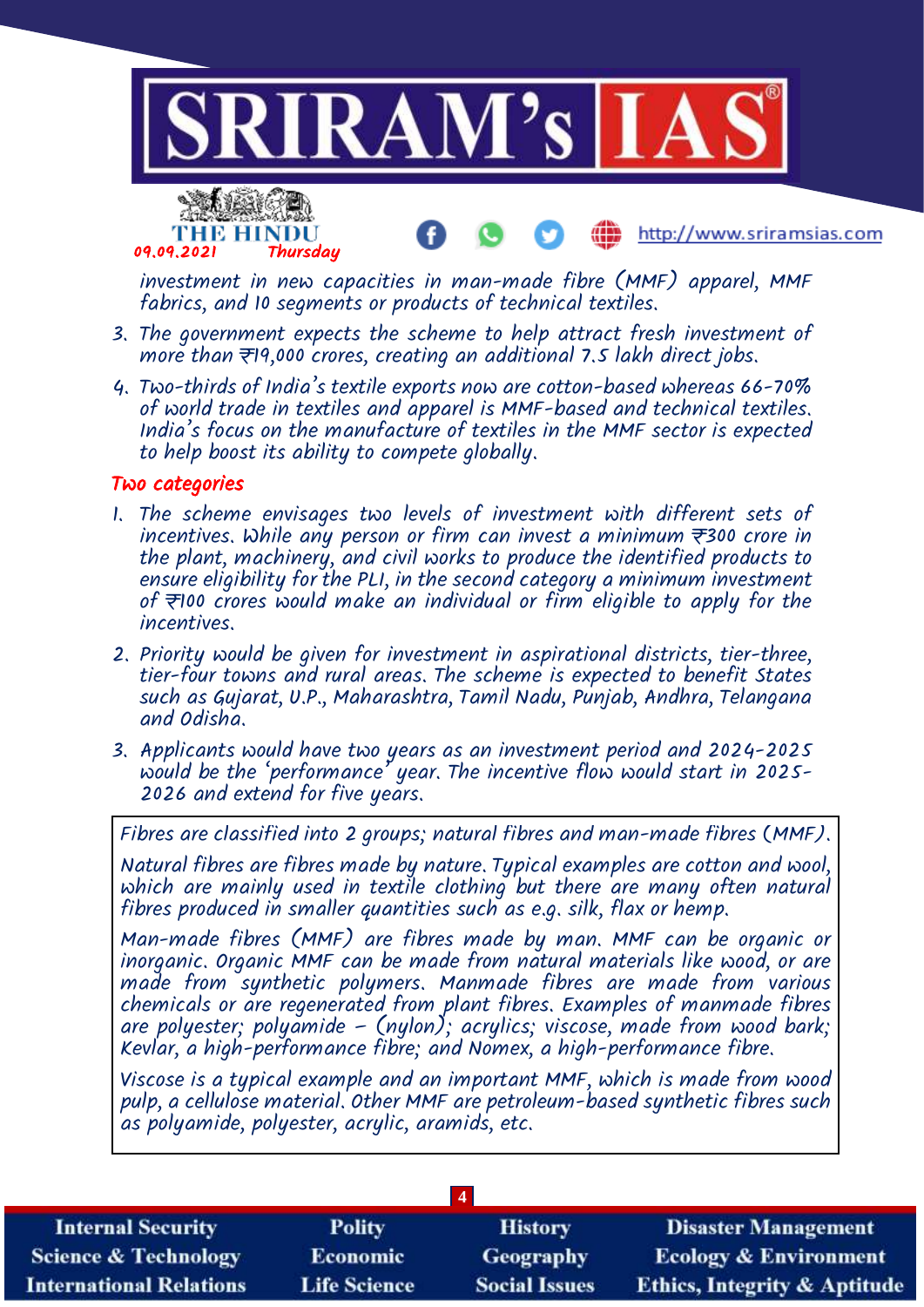

# A reality check for higher education dreams

The proposed academic bank of credits, multiple entry-exit options infrastructure, manpower and budget that the Indian education system simply does not possess

## Indian Dream of Higher Education:

1. Imagine a student doing a physics course from Panjab



University, mathematics from TIFR, chemistry from IISc, an astronomy course from Aryabhatta Research Institute of Observational Sciences and a course in AI from IIIT Hyderabad, drop out for a year and still have a career in astrophysics  $-$  all enabled by a virtual online entity.

2. All this could be a possibility when the UGC starts implementing its two recent regulations  $\dot{-}$  the Academic Bank of Credits and Multiple Entry and Exit.

| <b>Internal Security</b>        | <b>Polity</b>       | <b>History</b>       | <b>Disaster Management</b>              |
|---------------------------------|---------------------|----------------------|-----------------------------------------|
| <b>Science &amp; Technology</b> | <b>Economic</b>     | <b>Geography</b>     | <b>Ecology &amp; Environment</b>        |
| <b>International Relations</b>  | <b>Life Science</b> | <b>Social Issues</b> | <b>Ethics, Integrity &amp; Aptitude</b> |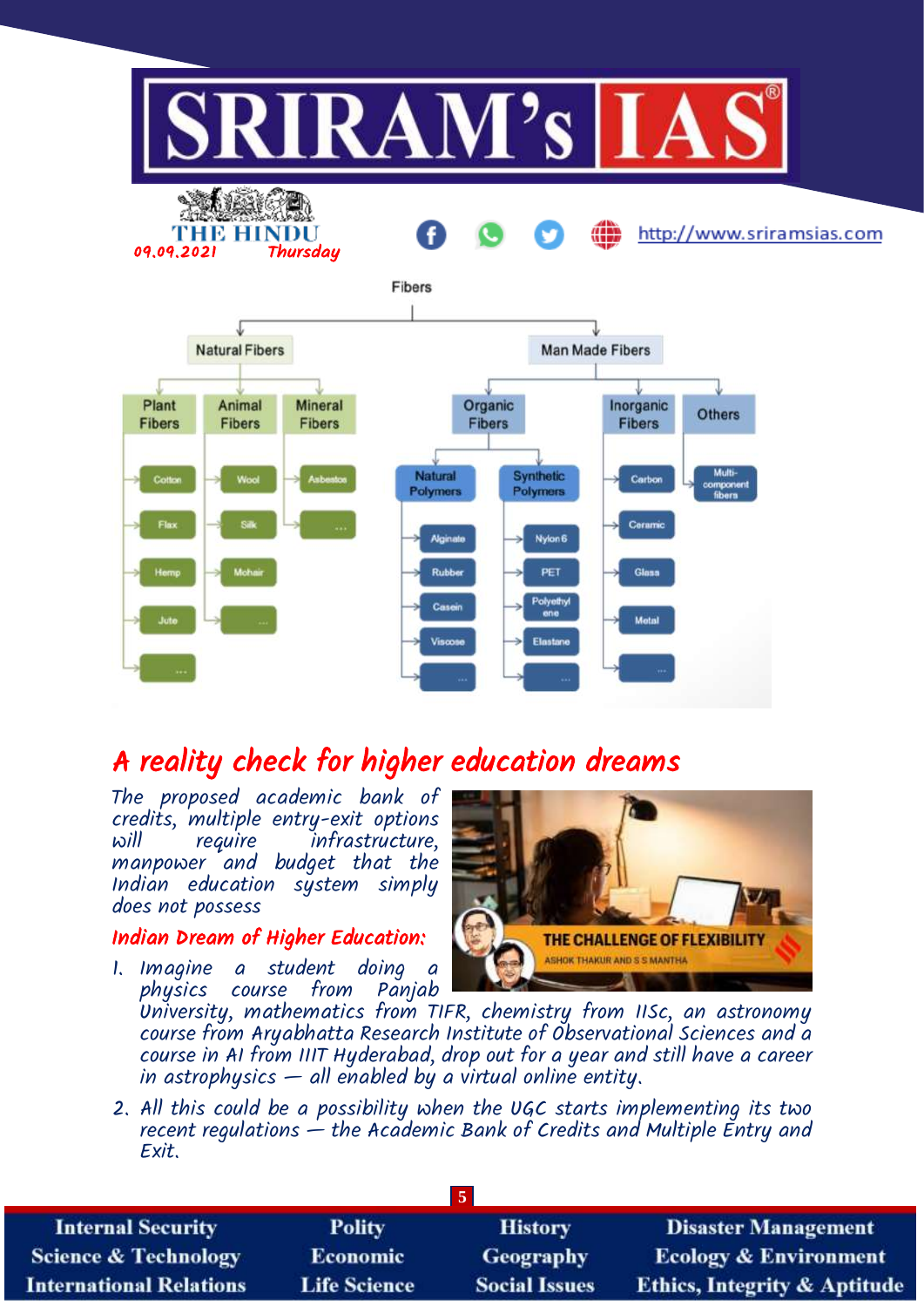

## Relevance and Need of NEP 2020

- 1. The National Education Policy (NEP), released in July 2020, rightly observes that the education delivery system in India is too structured, rigid and expensive.
- 2. Students tend to drop out because of its lack of relevance, its failing to sustain their interest or because of affordability. The two regulations could change all this by promoting flexibility of curriculum framework, interdisciplinarity and academic mobility for students across higher education institutions, with appropriate credit transfer mechanisms.
- 3. Most importantly, they can facilitate students choosing their learning path to attain a degree, diploma or certification with multiple entry-multiple exit options.
- 4. Above all, the regulations aim at student-centric learning, customised for each student's strengths, needs, skills, and interests. The regulations are, therefore, being showcased as star recommendations of NEP and gamechangers for higher education.

#### Concerns in implementation on the ground:

- 1. To believe a young student of 15 or 16 meaningfully selecting the best courses or combination of courses to suit her aptitude or her future seems a bit difficult.
- 2. She may not be able to tailor her degrees as she wishes, as the control over the nomenclature of the degree rests solely with the UGC.
- 3. Besides, it does not make sense to issue the same degree to students following different curricula.
- 4. Multiple entry/exits for students to complete degrees at their pace with the flexibility to choose courses across disciplines is a great thought but difficult to implement.
- 5. Besides, if a student chooses to drop a year or two into a degree programme, the issue of his employability remains unresolved.

#### Not so flexible:

- 1. Regarding flexibility in the choice of subjects, if 50 per cent of the curriculum must be carried out within the degree-granting institute, then there is actually little flexibility left for the student.
- 2. If flexibility with quality were the tenets, why limit courses only to those available on SWAYAM, NPTEL, V-Lab, etc, for credit transfer and credit accumulation? One must recognise that quality is not restricted to government portals.

| <b>Internal Security</b>        | <b>Polity</b>       | <b>History</b>       | <b>Disaster Management</b>              |
|---------------------------------|---------------------|----------------------|-----------------------------------------|
| <b>Science &amp; Technology</b> | <b>Economic</b>     | Geography            | <b>Ecology &amp; Environment</b>        |
| <b>International Relations</b>  | <b>Life Science</b> | <b>Social Issues</b> | <b>Ethics, Integrity &amp; Aptitude</b> |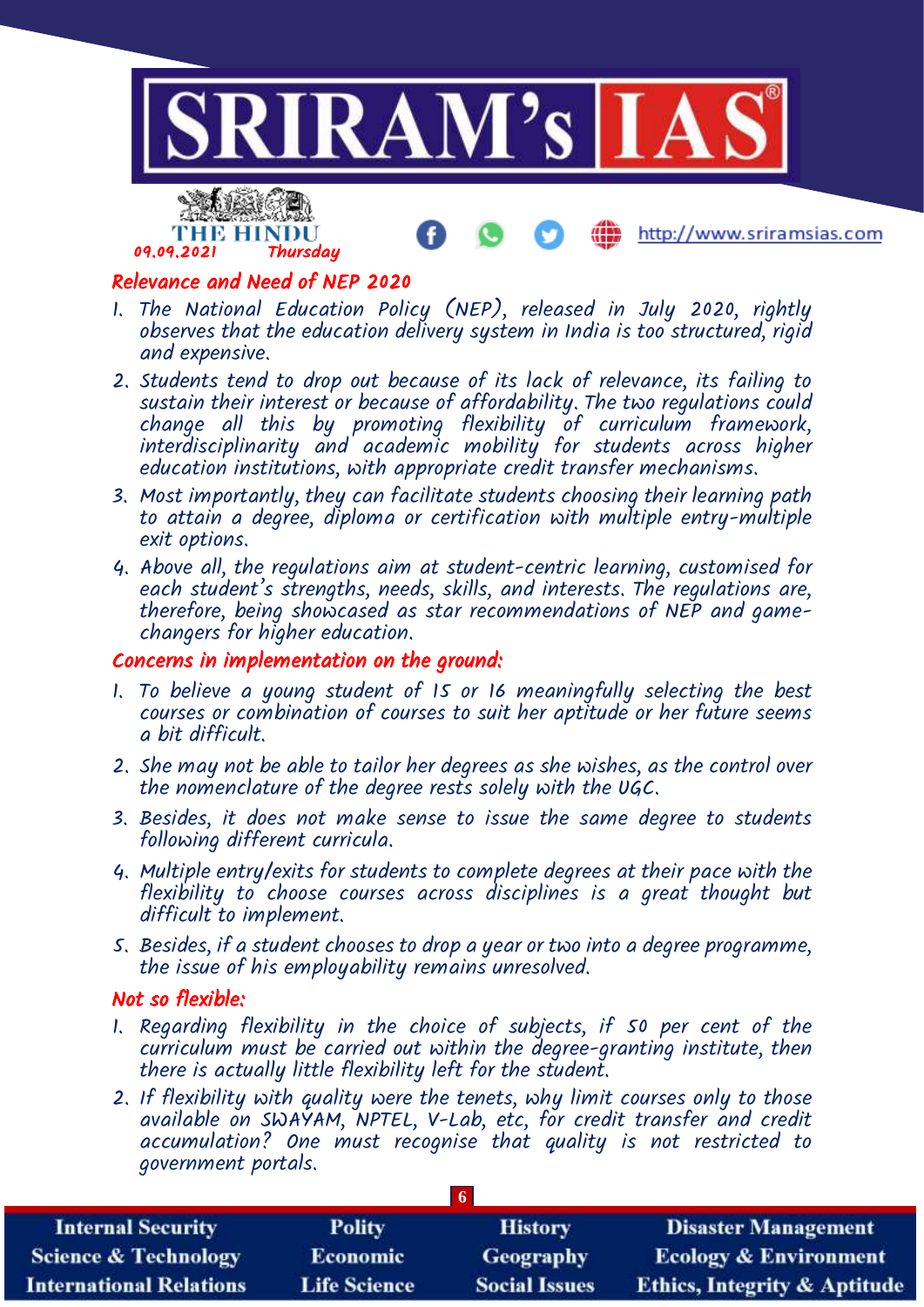

3. Just as the jurisdiction of a university defeats the very purpose of offering quality education to anyone who wants it, limiting the number of students registering for a course in a certain university also defeats the purpose of accumulating credits. Also, why prevent credits from good foreign institutions from being recognised.

## Manpower, Infrastructure and Budget Challenges

- 1. Student-centric learning customised for each student's strengths comes at a cost. It implies huge budgetary allocations in terms of improving the teacher-student ratio from the present 1:30 to 1:5. The faculty will need to be reoriented to become guides and mentors, from just teachers.
- 2. Besides improving record maintenance, the conduct of credible assessment, transfer of credits and award of degrees with similar quality levels across institutions will require substantial funds both for manpower as well as IT infrastructure.

The Academic Bank of Credits and its accompanying regulations are perhaps not the solutions for all evil but the proposal does have some innovative ideas, including one on a fee structure based on credits earned. It is an idea whose time has come. In times to come, the level and quality of its implementation will be an indicator of the health of higher education in the country.

# NEP at Glance:

| <b>NATIONAL EDUCATION POLICY</b><br>2020                                                                         |                                                                                       |                                                                                                                |
|------------------------------------------------------------------------------------------------------------------|---------------------------------------------------------------------------------------|----------------------------------------------------------------------------------------------------------------|
| Universalization of Education from pre-school to secondary<br>level with 100% GER in school education by 2030    |                                                                                       |                                                                                                                |
| GER in higher education<br>to be raised to 50% by<br>2035; 3.5 crore seats<br>to be added in higher<br>education | NEP 2020 will bring<br>2 crore out of<br>school children back<br>into the main stream | New $5+3+3+4$ school<br>curriculum with 12 years<br>of schooling and<br>3 years of Anganwadi/<br>Pre-schooling |
| No rigid separation<br>between academic<br>streams, extracurricular,<br>vocational streams in<br>schools         | Vocational Education to<br>start from Class 6 with<br>Internships                     | Teaching upto at least<br>Grade 5 to be in mother<br>tongue/regional language                                  |
|                                                                                                                  |                                                                                       |                                                                                                                |

**7**

**Internal Security Science & Technology International Relations** 

**Polity** Economic **Life Science** 

History Geography **Social Issues** 

**Disaster Management Ecology & Environment Ethics, Integrity & Aptitude**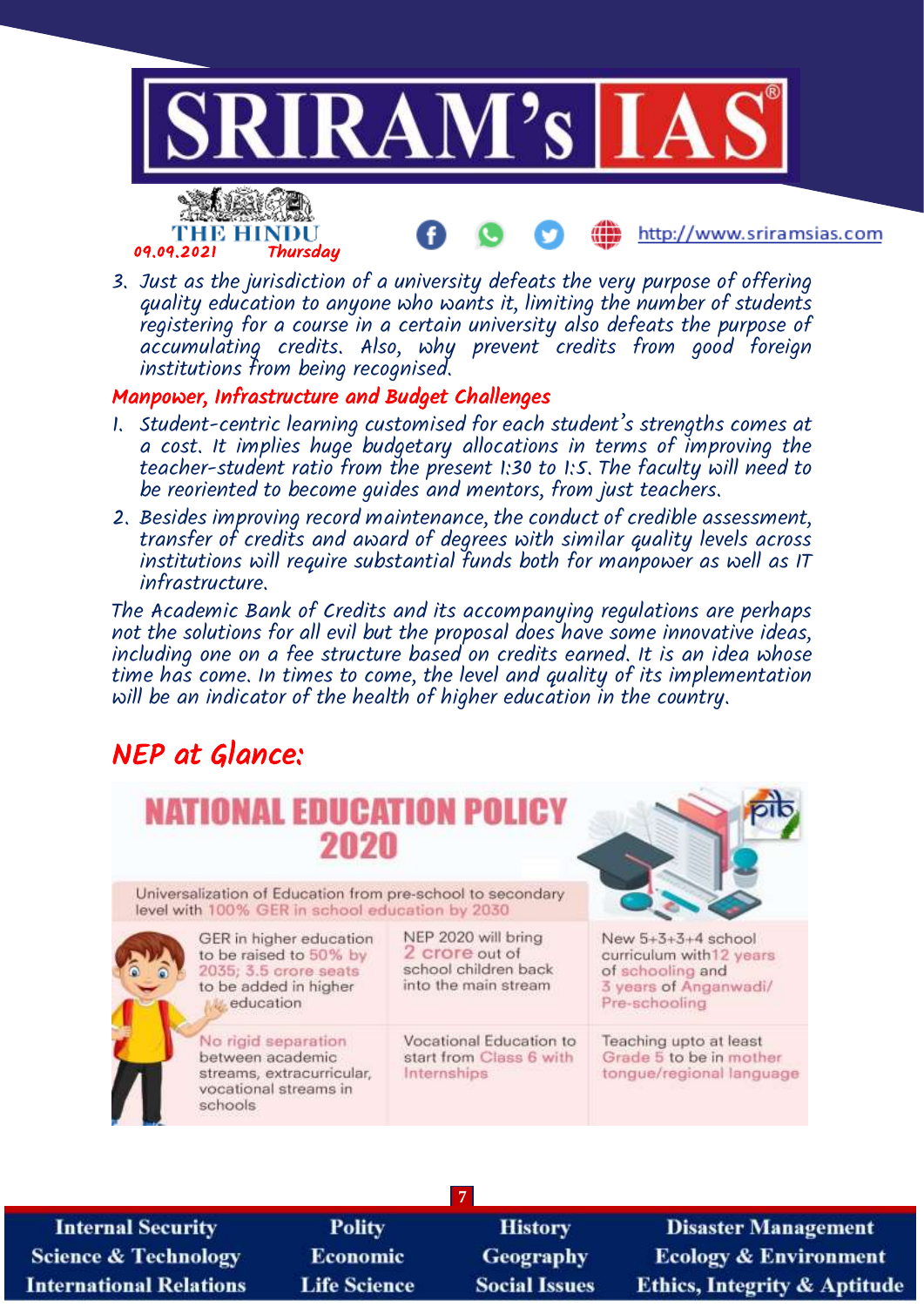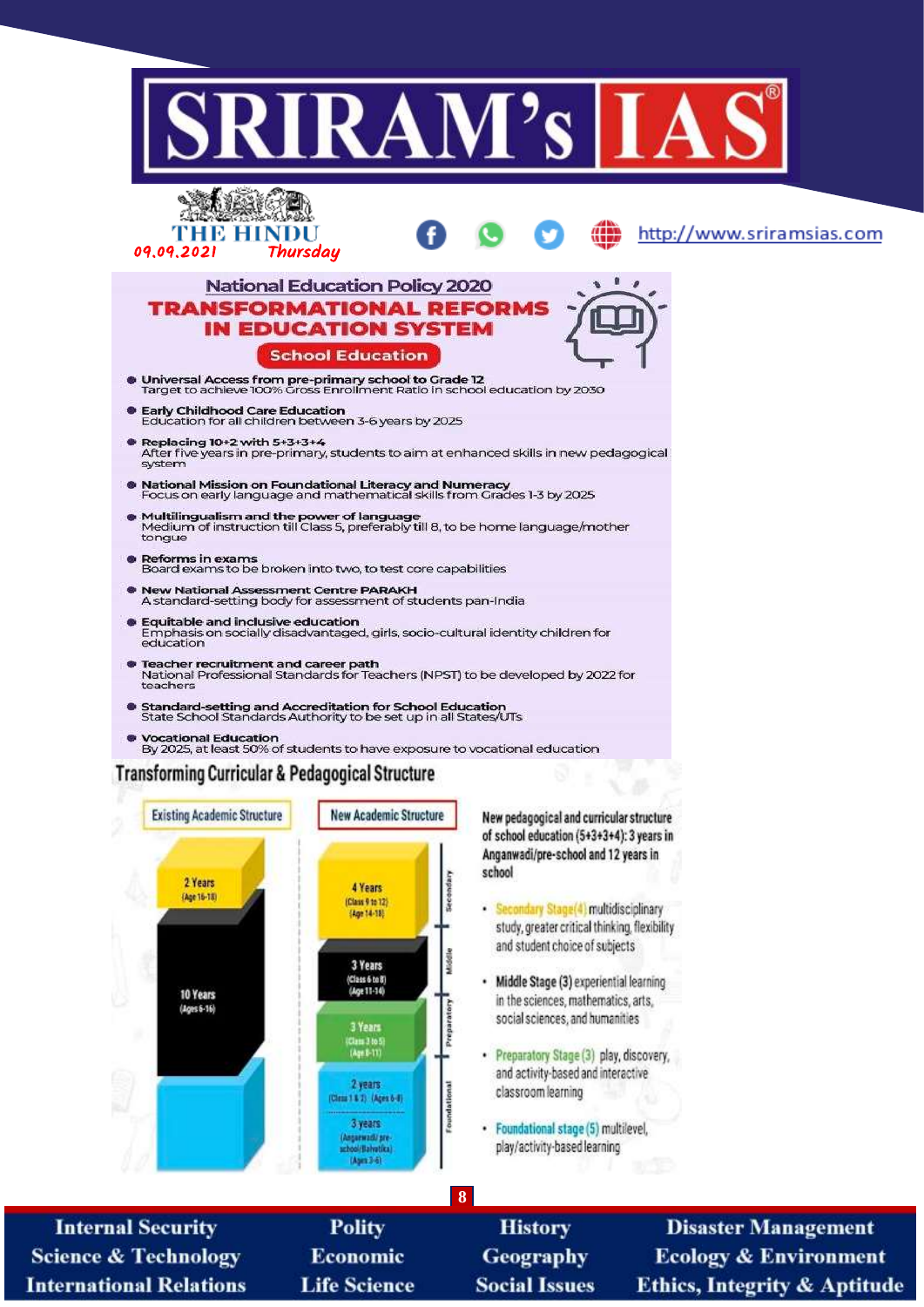

| <b>Internal Security</b> | <b>Polity</b>       | <b>History</b>       | <b>Disaster Manage</b>       |
|--------------------------|---------------------|----------------------|------------------------------|
| Science & Technology     | <b>Economic</b>     | <b>Geography</b>     | <b>Ecology &amp; Enviror</b> |
| International Relations  | <b>Life Science</b> | <b>Social Issues</b> | Ethics, Integrity & A        |

ıment ptitude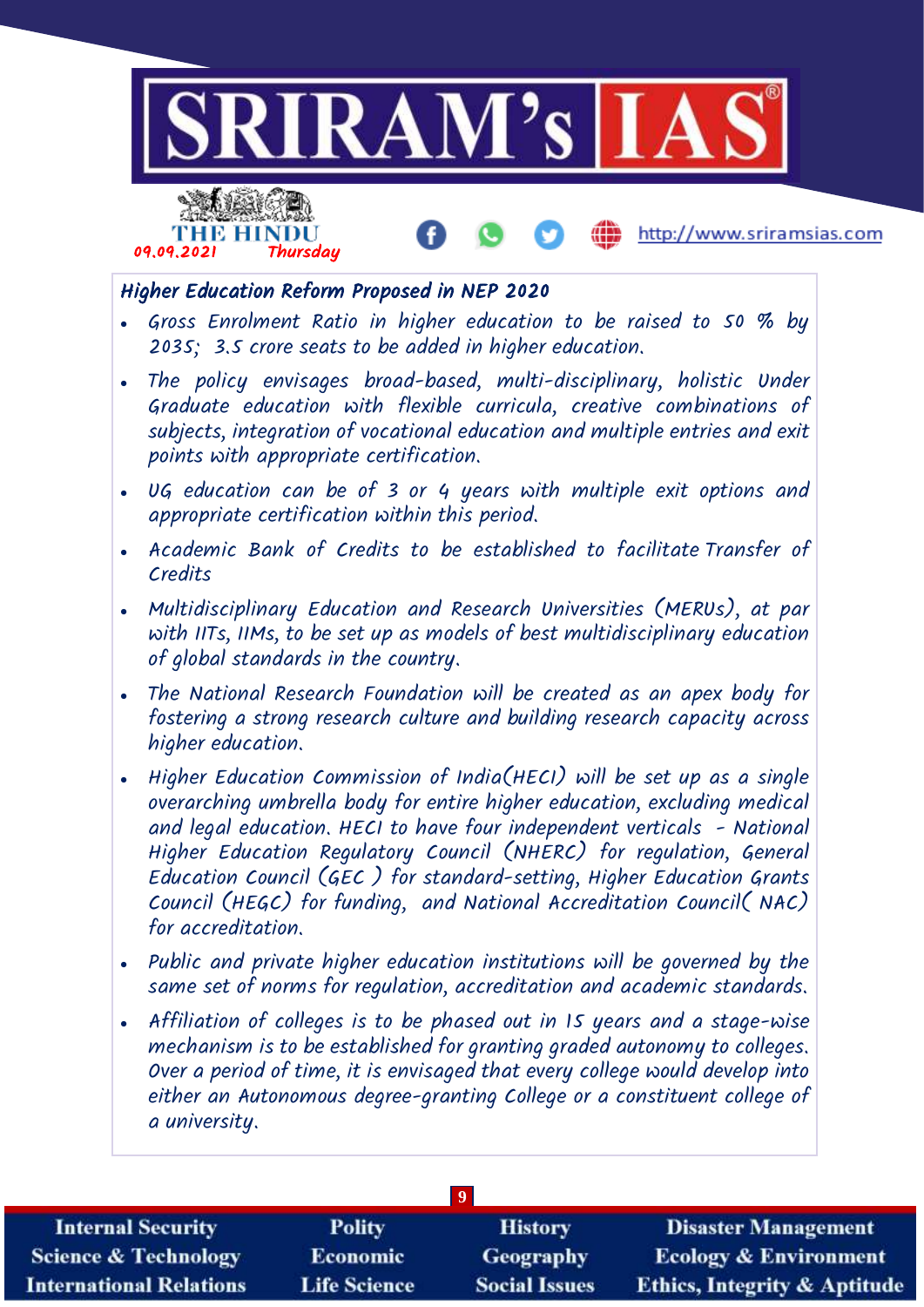

THE HINDU<br>09.09.2021 Thursday

http://www.sriramsias.com

How India's food systems must respond to the climate crisis

The narrative of Indian agriculture has to be changed towards more diversified high-value production, better remunerative prices and farm incomes. It must be inclusive in terms of women and<br>small farmers: it farmers; it must be nutritionsensitive,



environment friendly and sustainable.

## Sustainability of Food production systems:

- 1. This month, the UN Secretary-General will convene the Food Systems Summit, which aims for a transformation of global food systems in order to achieve the Sustainable Development Goals (SDGs) by 2030.
- 2. There are five action tracks to achieve the objectives. These are: Ensure access to safe and nutritious food for all; shift to sustainable consumption patterns; boost nature-positive production; advance equitable livelihoods; build resilience to vulnerabilities, shocks and stress.
- 3. According to the Food and Agriculture Organisation (FAO), "food systems encompass the entire range of actors involved in the production, aggregation, processing, distribution, consumption and disposal of food products that originate from agriculture, forestry or fisheries, and parts of the broader economic, societal and natural environments in which they are embedded".
- 4. India also has to transform its food systems, which have to be inclusive and sustainable for higher farm incomes and nutrition security. In this context, it would be useful to look at India's policies across food systems.

|                                 |                     | 10                   |                                         |
|---------------------------------|---------------------|----------------------|-----------------------------------------|
| <b>Internal Security</b>        | <b>Polity</b>       | <b>History</b>       | <b>Disaster Management</b>              |
| <b>Science &amp; Technology</b> | <b>Economic</b>     | <b>Geography</b>     | <b>Ecology &amp; Environment</b>        |
| <b>International Relations</b>  | <b>Life Science</b> | <b>Social Issues</b> | <b>Ethics, Integrity &amp; Aptitude</b> |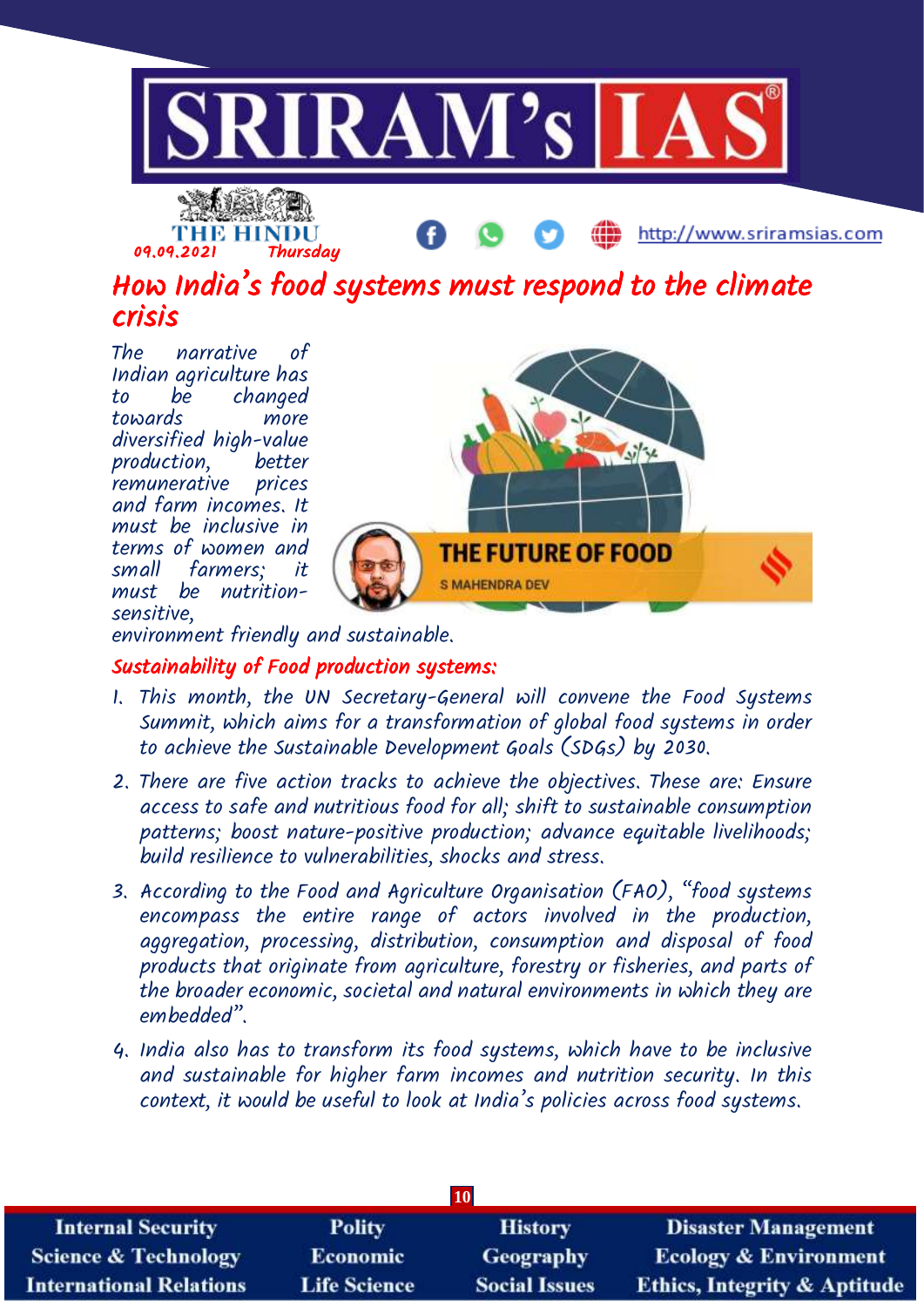

**Internal Security Disaster Management Polity History Science & Technology** Economic **Geography Ecology & Environment International Relations Life Science Social Issues Ethics, Integrity & Aptitude**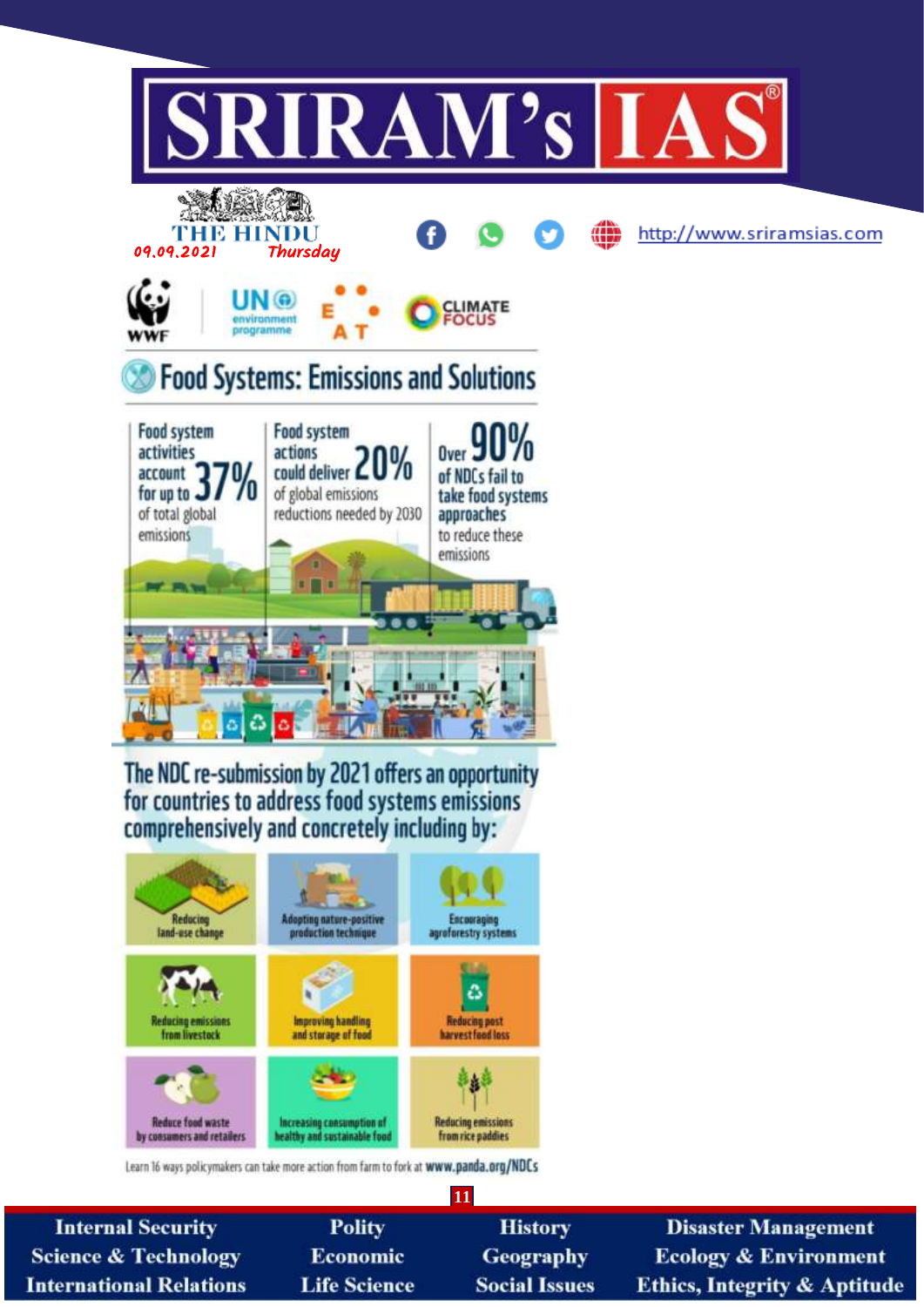

Learn 16 ways policymakers can take more action from farm to fork at www.panda.org/NDCs

# Food security to Food production sustainability:

- 1. There has been significant progress in the country's agricultural development since Independence, from a food-deficit country to a country self-sufficient in food.
- 2. However, the Green Revolution also led to water-logging, soil erosion, groundwater depletion and the unsustainability of agriculture. Current policies are still based on the "deficit" mindset of the 1960s. The procurement, subsidies and water policies are biased towards rice and wheat.

|                                 |                     | 12                   |                                         |
|---------------------------------|---------------------|----------------------|-----------------------------------------|
| <b>Internal Security</b>        | <b>Polity</b>       | <b>History</b>       | <b>Disaster Management</b>              |
| <b>Science &amp; Technology</b> | <b>Economic</b>     | Geography            | <b>Ecology &amp; Environment</b>        |
| <b>International Relations</b>  | <b>Life Science</b> | <b>Social Issues</b> | <b>Ethics, Integrity &amp; Aptitude</b> |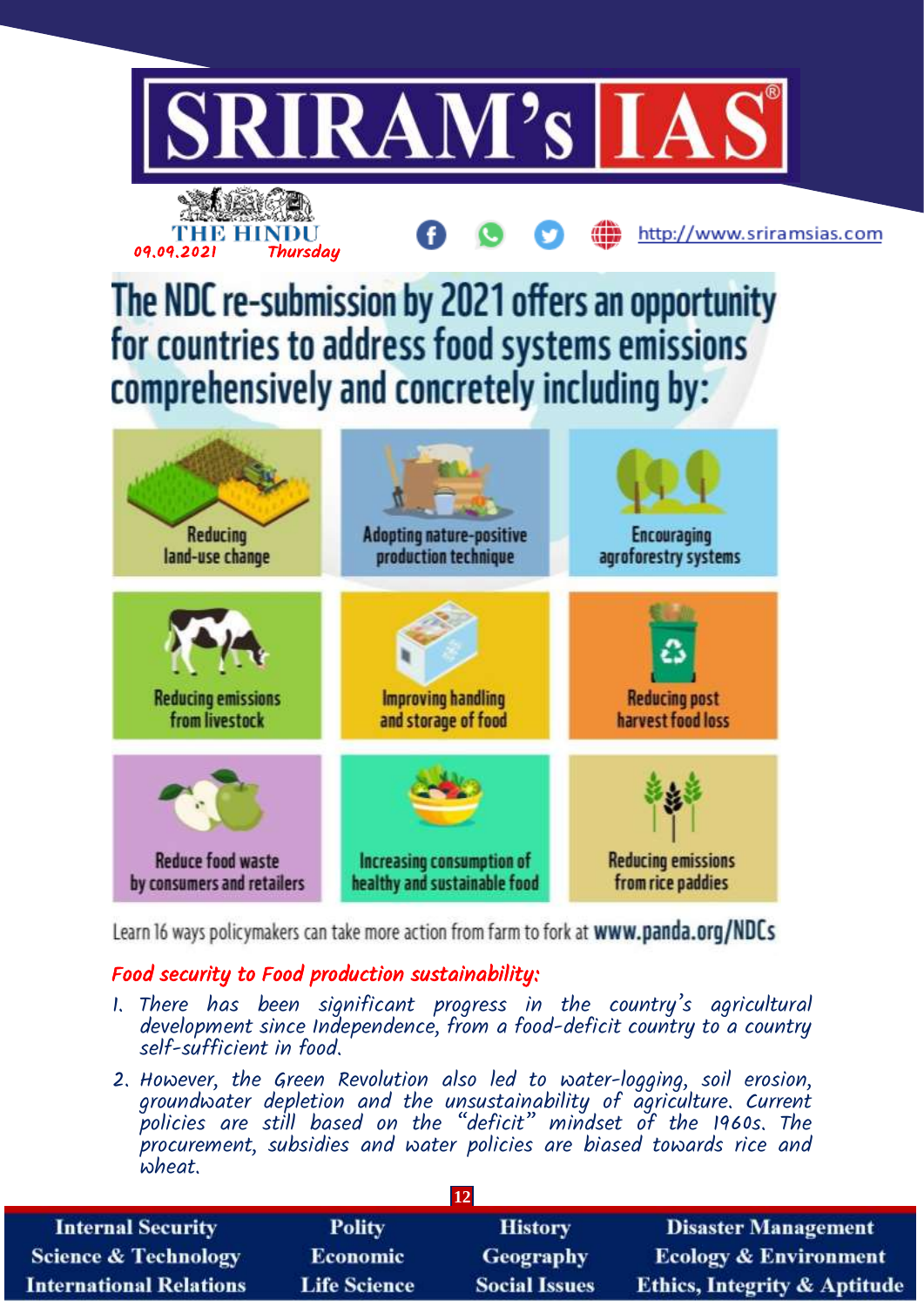

- 3. Three crops (rice, wheat and sugarcane) corner 75 to 80 per cent of irrigated water. Diversification of cropping patterns towards millets, pulses,  $o$ ilseeds, horticulture is needed for more equal distribution of water, sustainable and climate-resilient agriculture.
- 4. The narrative of Indian agriculture has to be changed towards more diversified high-value production, better remunerative prices and farm incomes. It must be inclusive in terms of women and small farmers; it must be nutrition-sensitive, environment friendly and sustainable.

### The way forward and Success stories:

- 1. Small farmers require special support, public goods and links to input and output markets. Many technological and institutional innovations can enable them to increase incomes through diversification, and benefit from value chains.
- 2. Best institutional practices have to be followed in agricultural marketing. Farmer producer organisations help get better prices for inputs and outputs for smallholders. The ITC's  $E$ -Choupal is an example of technology benefiting small farmers.
- 3. Similarly, women's empowerment is important particularly for raising incomes and nutrition. Women's cooperatives and groups like Kudumbashree in Kerala would be helpful.
- 4. One of the successful examples of a value chain that helped smallholders, women and consumers are Amul (Anand Milk Union Ltd) created by Verghese Kurien. Such innovations are needed in other activities of food systems.

## The sustainability of food systems

- 1. The sustainability of food systems is equally important. Estimates show that the food sector emits around 30 per cent of the world's greenhouse gases. This is going to be crucial in the years to come due to climate change.
- 2. Sustainability has to be achieved in production, value chains and consumption. Climate-resilient cropping patterns have to be promoted. Instead of giving input subsidies, cash transfers can be given to farmers for sustainable agriculture.

To conclude, at the global level, there is a proposal to have an International Panel on Food and Nutritional Security (IPFN) — an "IPCC for food," similar to the panel on climate change. The UN food systems summit this month is a great opportunity to boost policies for achieving SDGs. Science and technology

|                                 |                     | 13                   |                                         |
|---------------------------------|---------------------|----------------------|-----------------------------------------|
| <b>Internal Security</b>        | <b>Polity</b>       | <b>History</b>       | <b>Disaster Management</b>              |
| <b>Science &amp; Technology</b> | <b>Economic</b>     | Geography            | <b>Ecology &amp; Environment</b>        |
| <b>International Relations</b>  | <b>Life Science</b> | <b>Social Issues</b> | <b>Ethics, Integrity &amp; Aptitude</b> |